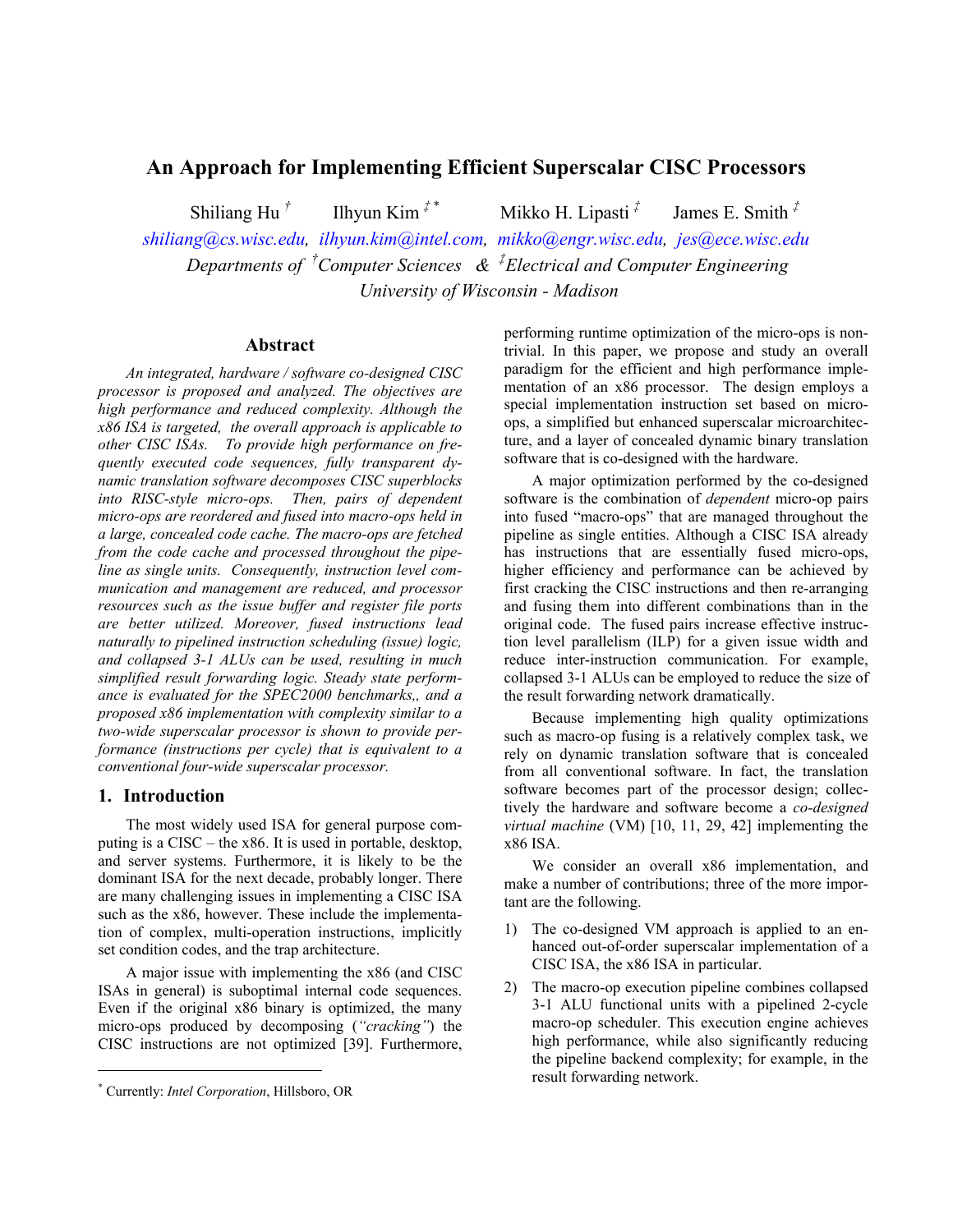3) The advanced macro-op fusing algorithm both prioritizes critical dependences and ALU ops, and also fuses more dynamic instructions  $(55+ %)$  than reported in other work [5, 8, 27, 38] (40% or less on average) for the common SPEC2000int benchmarks.

The paper is organized as follows. Section 2 discusses related work. The co-designed x86 processor is outlined in section 3 from an architectural perspective. Section 4 elaborates key microarchitecture details. Section 5 presents design evaluation and analysis. Section 6 concludes the paper.

# **2. Related Work**

### **2.1 x86 Processor Implementations**

Decoder logic in a typical high performance x86 implementation decomposes instructions into one or more RISC-like micro-ops. Some recent x86 implementations have gone in the direction of more complex internal operations in certain pipeline stages, however. The AMD K7/K8 microarchitecture [9, 23] maps x86 instructions to internal Macro-Operations that are designed to reduce the dynamic operation count in the pipeline front-end. The front-end pipeline of the Intel Pentium M microarchitecture [16] fuses ALU operations with memory stores, and memory loads with ALU operations as specified in the original x86 instructions. However, the operations in each pair are still individually scheduled and executed in the pipeline backend.

The fundamental difference between our fused macro-ops and the AMD/Intel coarse-grain internal operations is that our macro-ops combine pairs of operations that (1) are suitable for processing as single entities for the entire pipeline, and (2) can be taken from different  $x86$  instructions -- as our data shows,  $70+%$  of the fused macro-ops combine operations from different x86 instructions. In contrast, AMD K7/K8 and Intel Pentium M group only micro-operations already contained in a single x86 instruction. In a sense, one could argue that rather than "fusing", these implementations actually employ "reduced splitting." In addition, these existing x86 implementations maintain fused operations for only part of the pipeline, e.g. individual micro-operations are scheduled separately by single-cycle issue logic.

### **2.2 Macro-op Execution**

The proposed microarchitecture evolved from prior work on coarse-grained instruction scheduling and execution [27, 28] and a dynamic binary translation approach for fusing dependent instruction pairs [20]. The work on coarse-grained scheduling [27] proposed hardware-based grouping of pairs of dependent RISC (Alpha) instructions into macro-ops to achieve pipelined instruction scheduling. Compared with the hardware approach in [27, 28], we remove considerable complexity from the hardware and enable more sophisticated fusing heuristics, resulting in a larger number of fused macro-ops. Furthermore, we propose a new microarchitecture in which the front-end features dual-mode x86 decoders and the backend execution engine uniquely couples collapsed 3-1 ALUs with a 2-cycle pipelined macro-op scheduler and simplified operand forwarding network. The software fusing algorithm presented here is more advanced than that reported in [20]; it is based on the observations that it is easier to determine dependence criticality of ALU-ops, and fused ALU-ops better match the capabilities of a collapsed ALU. Finally, a major contribution over prior work is that we extend macro-op processing to the *entire* processor pipeline, realizing 4-wide superscalar performance with a 2-wide macro-op pipeline.

There are a number of related research projects. Instruction-level distributed processing (ILDP)[25] carries the principle of combining dependent operations (strands) further than instruction pairs. However, instructions are not fused, and the highly clustered microarchitecture is considerably different from the one proposed here. Dynamic Strands [38] uses intensive hardware to form strands and involves major changes to superscalar pipeline stages, e.g. issue queue slots need more register tags for potentially  $(n+1)$  source registers of an *n*-ops strand. The Dataflow Mini-Graph [5] collapses multiple instructions in a small dataflow graph and evaluates performance with Alpha binaries. However, this approach needs static compiler support. Such a static approach is very difficult for x86 binaries because variable length instructions and embedded data lead to extremely complex code "discovery" problems [19]. CCA, proposed in [8] either needs a very complex hardware fill unit to discover instruction groups or needs to generate new binaries, and thus will have difficulties in maintaining x86 binary compatibility. The fill unit in [15] also collapses some instruction patterns. Continuous Optimization [12] and RENO [34] present novel dynamic optimizations at the rename stage. By completely removing some dynamic instructions (also performed in [39] by a hardware-based frame optimizer), they achieve some of the performance effects as fused macro-ops. Some of their optimizations are compatible with macro-op fusing. PARROT [1] is a hardware-based x86 dynamic optimization system capable of various optimizations. Compared with these hardware-intensive optimizing schemes, our software-based solution reduces hardware complexity and provides more flexibility for optimizations and implementation of subtle compatibility issues, especially involving traps [30].

### **2.3 Co-designed Virtual Machines**

The Transmeta Crusoe and Efficeon processors [29, 42] and IBM DAISY and BOA [10, 11] are examples of co-designed VMs. They contain translation/optimization software and a *code cache*, which resides in a region of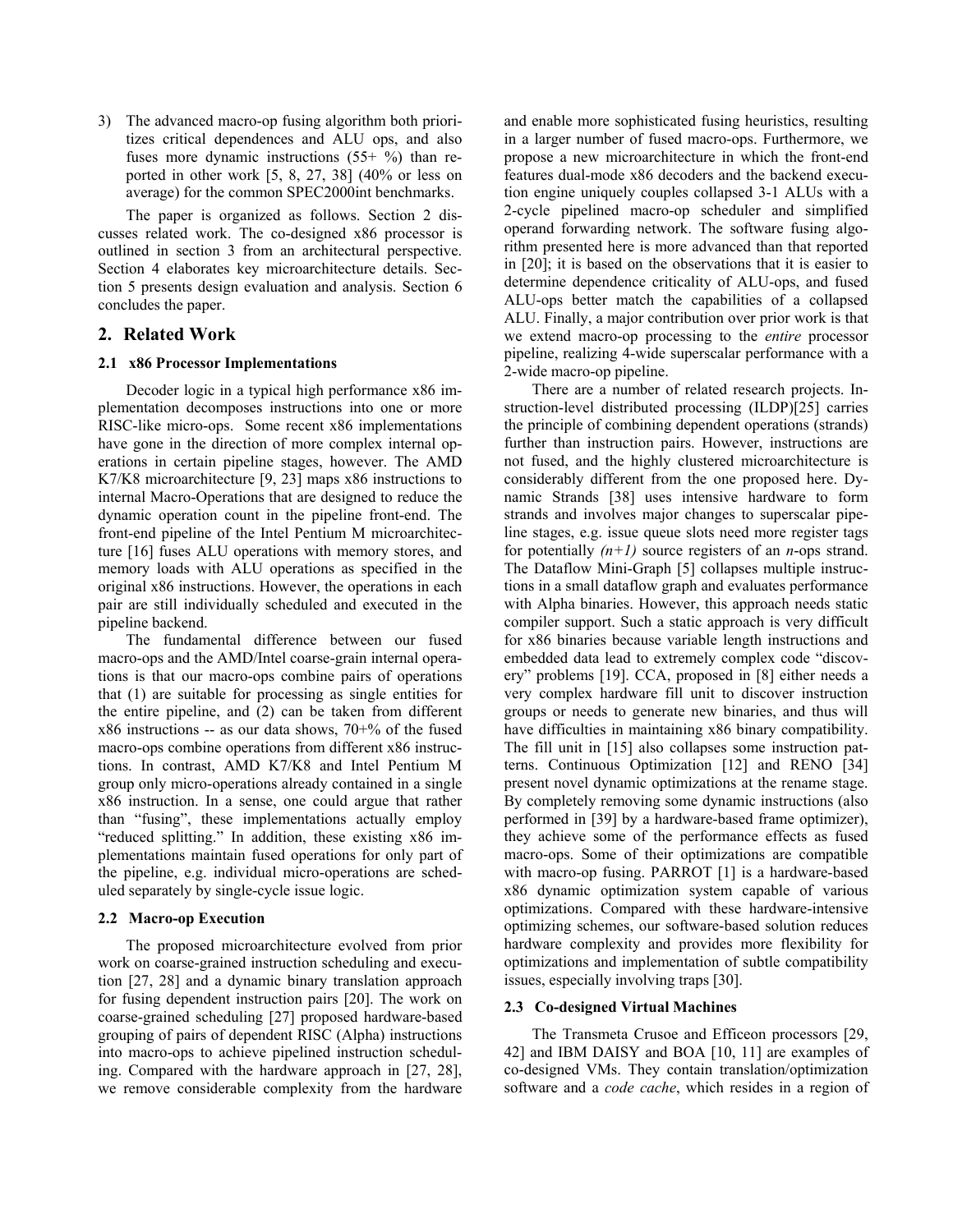physical memory that is completely hidden from all conventional software. In effect, the code cache [10, 11, 29] is a very large trace cache. The software is implementation-specific and is developed along with the hardware design. The co-designed VM systems from Transmeta and IBM use in-order VLIW hardware engines. As such, considerably heavier software optimization is required for translation and reordering instructions than our superscalar implementation, which is capable of dynamic instruction scheduling and dataflow graph collapsing.

# **3. Processor Overview**

There are two major components in a co-designed VM implementation -- the *software binary translator/ optimizer* and the supporting *hardware microarchitecture*. The interface between the two is the x86-specific *implementation instruction set*.

A new feature of the proposed architecture, targeted specifically at CISC ISAs, is a two-level decoder, similar in some respects to the microcode engine in the Motorola 68000 [40]. In the proposed implementation (Figure 1), the decoder first translates x86 instructions into "vertical" micro-ops -- the same fixed-format micro-ops we use as the implementation ISA (refer to the next subsection). Then, a second level decoder generates the decoded "horizontal" control signals used by the pipeline. A twolevel decoder is especially suited to the x86 ISA because complex x86 instructions need to be cracked into microops and then decoded into pipeline control signals. Compared with a single-level monolithic decode control table, the two-level decoder is smaller [40] by breaking the single monolithic decode table into two much smaller decode tables. It also yields decode logic that is not only more regular and flexible, but also more amenable to a fast clock.

With the two-level decoder, the pipeline can process both x86 instructions (x86-mode) and fused macro-ops (macro-op mode). When in x86-mode, instructions pass through both decode levels; this would be done when a program starts up, for example. In x86-mode, performance will be similar to a conventional x86 implementation (there is no dynamic optimization). Profiling hardware such as that proposed by Merten et al. [32] detects frequently-used code regions ("hotspots"). As hotspots are discovered, control is transferred to the VM software which organizes them into superblocks [21], translates and optimizes them as fused macro-ops, and places them in the concealed code cache. When executing this hotspot code in macro-op mode, the first level of decode in Figure 1 is bypassed, and only the second (horizontal) decode level is used. Then, the full benefits of the fused instruction set are realized. While optimized instructions are executed from the code cache, the first-level decode logic can be powered off.



 **Figure 1. Overview of the proposed x86 design**

As the processor runs, it will switch back and forth between x86 mode and macro-op mode, under the control of co-designed VM software. In this paper, *we focus on the macro-op mode of execution*; our goal is to demonstrate the steady-state performance benefits of the proposed x86 design. The x86 mode is intended to provide very good startup performance to address program startup concerns regarding dynamic translation. The full dual mode implementation and performance tradeoffs are the subject of research currently underway; this is being done in conjunction with our migration to a 64-bit x86 research infrastructure.

### **3.1 The Implementation ISA**

| Core 32-bit instruction formats |                                                         |                                           |         |        |   |                          | Add-on 16-bit instruction |                 |  |  |
|---------------------------------|---------------------------------------------------------|-------------------------------------------|---------|--------|---|--------------------------|---------------------------|-----------------|--|--|
|                                 | 10b opcode                                              | 21-bit Immediate / Displacement           |         |        |   | formats for code density |                           |                 |  |  |
| F                               | 10b opcode                                              | 5b Rds<br>16-bit immediate / Displacement |         |        |   |                          | 5b op                     | 10b Immd / Disp |  |  |
| F                               | 5b Rds<br>5b Rsrc<br>11b Immediate / Disp<br>10b opcode |                                           |         |        | F | 5b op                    | 5b Rsrc                   | 5b Rds          |  |  |
| F                               | 16-bit opcode                                           | 5b Rsrc                                   | 5b Rsrc | 5b Rds | F | 5b op                    | 5b Rsrc                   | 5b Rds          |  |  |

 **Figure 2. Formats for fusible micro-ops**

The implementation instruction set (the fusible ISA) is shown in Figure 2 and contains RISC-style micro-ops that target the x86 instruction set.

The fusible micro-ops are encoded in 16-bit and 32 bit formats. Using a 16/32-bit instruction format is not essential, but provides a denser encoding of translated instructions (and better I-cache performance) than a 32-bit only format as in most RISCs (the Cray Research and CDC machines [4, 36, 41] are notable exceptions). The 32-bit formats encode three register operands and/or an immediate value. The 16-bit formats use an x86-like 2 operand encoding in which one of the operands is both a source and a destination. This ISA is extended from an earlier version [20] by supporting 5-bit register designators in the 16-bit formats. This is done in anticipation of implementing the 64-bit x86 ISA, although results presented here are for the 32-bit version.

The first bit of each micro-op indicates whether it should be fused with the immediately following micro-op to form a single macro-op. The *head* of a fused macro-op is the first micro-op in the pair, and the *tail* is the second, dependent micro-op which consumes the value produced by the head. To reduce pipeline complexity, e.g., in the rename and scheduling stages, fusing is performed only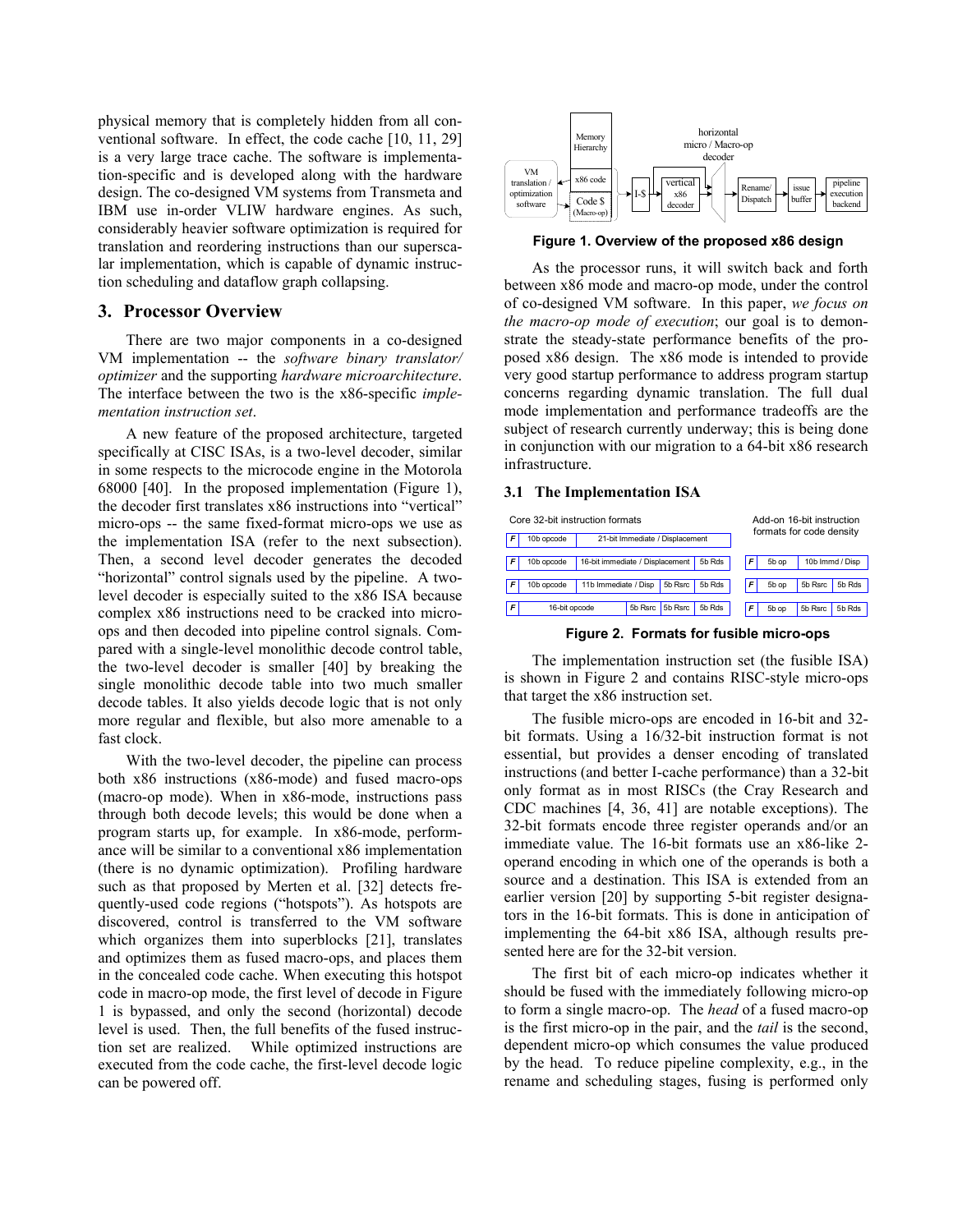for dependent micro-op pairs that have a combined total of two or fewer unique input register operands. This assures that the fused macro-ops can be easily handled by conventional instruction rename/issue logic and an execution engine with a collapsed 3-1 ALU.

### **3.2 Dynamic Binary Translator**

The major task of the co-designed dynamic binary translation software is to translate and optimize hotspot x86 instructions via macro-op fusing. Clearly, as exemplified by existing designs, finding x86 instruction boundaries and then cracking individual x86 instructions into micro-ops is lightweight enough that it can be performed with hardware alone. However, our software translation algorithm not only translates, but also finds critical micro-op pairs for fusing and potentially performs other dynamic optimizations. This requires an overall analysis of the micro-ops, reordering of micro-ops, and fusing of pairs of operation taken from different x86 instructions.

Many other runtime optimizations could also be performed by the dynamic translation software, e.g. performing common sub-expression elimination and the Pentium M's "stack engine" [16] cost-effectively in software, or even conducting "SIMDification" [1] to exploit SIMD functional units. However, in this work we do not perform such optimizations.

#### **3.3 Microarchitecture**

The co-designed microarchitecture has the same basic stages as a conventional x86 superscalar pipeline. Consequently, it inherits most of the proven benefits of such designs. A key difference is that the proposed microarchitecture can process instructions at the coarser macro-op granularity throughout the entire pipeline.

Because of the two-level decoders, there are two slightly different pipeline flows – one for executing x86 code and the other for executing optimized, macro-op code (see Figure 3). For x86 code, the pipeline operates just as a conventional dynamic superscalar processor except that the instruction scheduler is pipelined for a faster clock cycle. After the decode stage, some adjacent micro-ops cracked from x86 instructions are re-fused as in some current x86 implementations, but no reordering or optimizations are done. Note that even without optimized fusing of macro-ops, the pipeline is still a high performance superscalar processor for x86 instructions.

| x86-mode Pipeline    |  |  |             |             | 2-cycle Issue |  |                                                                     |  |              |           |     |           |         |
|----------------------|--|--|-------------|-------------|---------------|--|---------------------------------------------------------------------|--|--------------|-----------|-----|-----------|---------|
| Fetch   Align        |  |  | x86 Decode  |             |               |  | Re-   Dis-   Wake   Se-   Pay-  <br>name   patch   up   lect   load |  |              | RF        | Exe | WB        | Retirel |
| Macro-op<br>Pipeline |  |  | Fetch Align | De-<br>code |               |  | Re- Dis- Wake Se-<br>name patch up lect                             |  | Pay-<br>load | <b>RF</b> | Exe | <b>WB</b> | Retirel |

 **Figure 3. x86-mode and macro-op mode pipelines** 



**Figure 4. Macro-op execution overview**

For the optimized macro-op code, paired dependent micro-ops are placed in adjacent memory locations in the code cache and are identified via a special "fuse" bit. After they are fetched the two fused micro-ops are immediately aligned and fused. From then on, macro-ops are processed throughout the pipeline as single units (Figure 4). Macro-ops contain dependent micro-ops at a granularity comparable to the original x86 CISC instructions; however, fused macro-ops are streamlined and appear as RISC-like operations to the pipeline. By processing fused micro-op pairs as a unit, processor resources such as register ports and instruction dispatch/tracking logic are reduced or better utilized. Perhaps more importantly, the dependent micro-ops in a fused pair share a single issue queue slot and are awakened and selected for issue as a single entity. The number of issue buffer slots and issue width can then be reduced without affecting performance.

After fusing, there are very few isolated single-cycle micro-ops that generate register results. Consequently, key pipeline stages can be designed as if the minimum instruction latency is two cycles. The instruction issue stage is one of the more difficult pipeline stages in a conventional design, because of the need to execute single cycle back-to-back instructions. In the proposed x86 processor design, instruction issue can be pipelined in two stages, simply and without performance loss.

Another critical stage in a conventional design is the ALU and result forwarding logic. In our design, these two operations can be performed in two cycles. In the first cycle, two dependent ALU micro-ops in a macro-op are executed by using a combination of a collapsed threeinput ALU [31, 35, 37] and a conventional two-input ALU. There is no need for an expensive and timeconsuming ALU-to-ALU operand forwarding network during the same cycle. Rather, the results only need to be sent to the register file (or ROB) at the end of the ALU execution cycle, and register file (or ROB) hardware can take care of providing results to dependent instructions during the next cycle as in a conventional design.

The co-designed VM CISC implementation has other advantages. For example, unused legacy features in the architected ISA can be largely (or entirely) emulated by software. A simple microarchitecture reduces design risks and cost and yields a shorter time-to-market. Although it is true that the translation software must be validated for correctness, this translation software does not require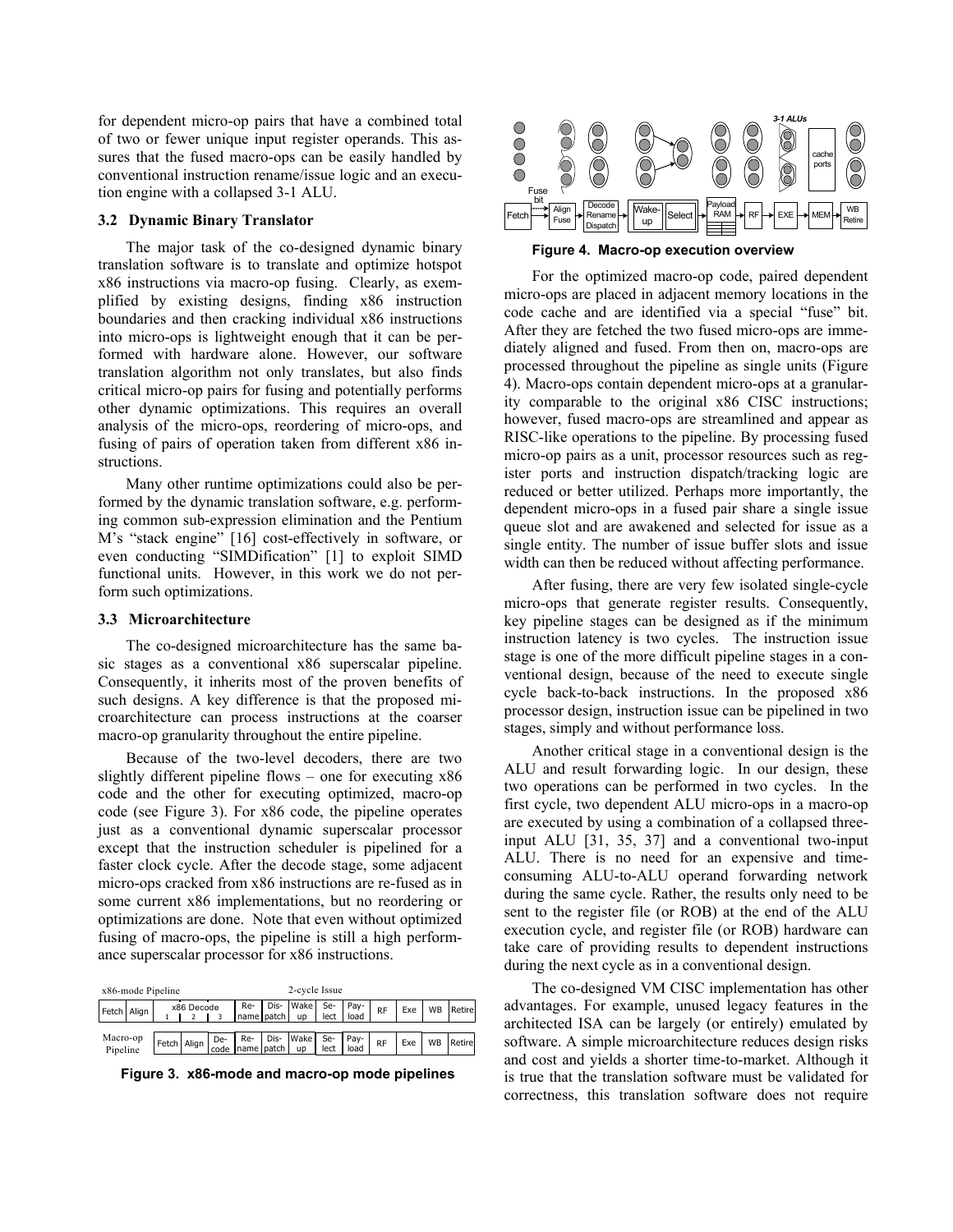physical design checking, does not require circuit timing verification, and if a bug is discovered late in the design process, it does not require re-spinning the silicon.

# **4. Microarchitecture Details**

The major features to support our efficient x86 processor are the software runtime macro-op fusing algorithm, and macro-op processing in the co-designed superscalar pipeline. We elaborate on technical details regarding hotspot x86 code optimization and generated macro-op code execution.

### **4.1 The Dynamic Translator: Macro-op Fusing**

Once a hot superblock is detected, the dynamic binary translator performs translation and fusing steps. We use registers R0-R15 to map the x86 state (R0-R7 for 32 bit code), registers R16- R31 are used mainly for temporary/scratch values, x86 hotspot optimization, code cache management, precise state recovery, etc. The fusing algorithm substantially improves on the algorithm in [20]; the critical improvements will be summarized following the description of the algorithm.

Two main heuristics are used for fusing. (1) Singlecycle micro-ops are given higher priority as the head of a pair. It is easier to determine dependence criticality among ALU-ops. Furthermore, a non-fused multi-cycle micro-op will cause no IPC loss due to pipelined scheduling logic, so there is reduced value in prioritizing it. (2) Higher priority is given to pairing micro-ops that are close together in the original x86 code sequence. The rationale is that these pairs are more likely to be on the program's critical path and should be scheduled for fused execution in order to reduce the critical path latency. Consecutive (or close) pairs also tend to be less problematic with regard to other issues, e.g., extending register live ranges to provide precise x86 state recovery [30] when there is a trap. An additional constraint is maintaining the original ordering of all memory operations. This avoids complicating memory ordering hardware (beyond that used in a conventional superscalar design).

A *forward two-pass scan* algorithm creates fused macro-ops quickly and effectively (Figure 5). After constructing the data dependence graph, the first forward scan considers single-cycle micro-ops one-by-one as tail candidates. For each tail candidate, the algorithm looks backwards in the micro-op stream to find a head. This is done by scanning from the second micro-op to the last in the superblock, attempting to fuse each not-yet-fused single-cycle micro-op with the nearest preceding, not-yetfused single-cycle micro-op that produces one of its input operands. The fusing rules favor dependent pairs with condition code dependence. And the fusing tests make sure that *no* fused macro-ops can have more than two distinct source operands, break any dependence in the original code, or break memory ordering.

```
1. for(int pass = 1; pass <=2; pass++){ 
2. for (each micro-op from 2^{\text{nd}} to last) {<br>3. if (micro-op already fused) continu
3. if(micro-op already fused)continue;<br>4. if (pass == 1 and micro-op multi-cv
           4. if (pass == 1 and micro-op multi-cycle, 
                 e.g. mem-ops) continue; 
5. look backward via dependence edges for 
            its head candidate; 
6. if (heuristic fusing tests pass) 
                 mark as a new fused pair; 
7. } 
8. }
```
### **Figure 5. Two-pass fusing algorithm**

After the first scan, a second scan is performed; the second scan allows multi-cycle micro-ops as fusing candidate tails. The lines of pseudo-code specific to the twopass fusing algorithm are highlighted in Figure 5.

```
1. lea eax, DS:[edi + 01]<br>2. mov [DS:080b8658], eax
                [DS:080b8658], eax
3. movzx ebx, SS: [ebp + ecx << 1]<br>4. and eax, 0000007f
                eax, 0000007f
5. mov edx, DS:[eax + esi << 0 + 0x7c] 
(a) x86 assembly 
1. ADD Reax, Redi, 1 
2. ST Reax, mem[R18]
3. LDzx Rebx, mem[Rebp + Recx << 1] 
4. AND Reax, 0000007f 
5. ADD R21, Reax, Resi<br>6. LD Redx. mem[R21 +
                Redx, mem[R21 + 0x7c](b) micro-operations 
1. ADD R20, Redi, 1 ::AND Reax,R20, 7f 
        R20, mem[R18]
3. LDzx Rebx, mem[Rebp + Recx << 1] 
4. ADD R21, Reax,Resi::LD Redx, mem[R21 + 0x7c] 
(c) Fused macro-ops
```
### **Figure 6. Two-pass fusing algorithm example**

Figure 6 illustrates fusing of dependent pairs into macro-ops. Figure 6a is a hot x86 code snippet taken from 164.gzip in SPEC2000. The translator first cracks the x86 binary into the micro-ops, as shown in Figure 6b. Reax denotes the native register to which the x86 eax register is mapped. The long immediate 080b8658 is allocated to register R18 due to its frequent usage. After building the dependence graph, the two-pass fusing algorithm looks for pairs of dependent single-cycle ALU micro-ops during the first scan. In the example, the AND and the first ADD are fused. (Fused pairs are marked with double colon, :: in Figure 6c). Reordering, as is done here, complicates precise traps because the AND overwrites the value in register eax earlier than in the original code. Register assignment resolves this issue [30]; i.e., R20 is assigned to hold the result of the first ADD, retaining the original value of eax. During the second scan, the fusing algorithm considers multi-cycle micro-ops (e.g., memory ops) as candidate tails. In this pass, the last two dependent micro-ops are fused as an ALU-head, LD-tail macro-op.

The key to fusing macro-ops is to fuse more dependent pairs on or near the critical path. The two-pass fusing algorithm fuses more single-cycle ALU pairs on the criti-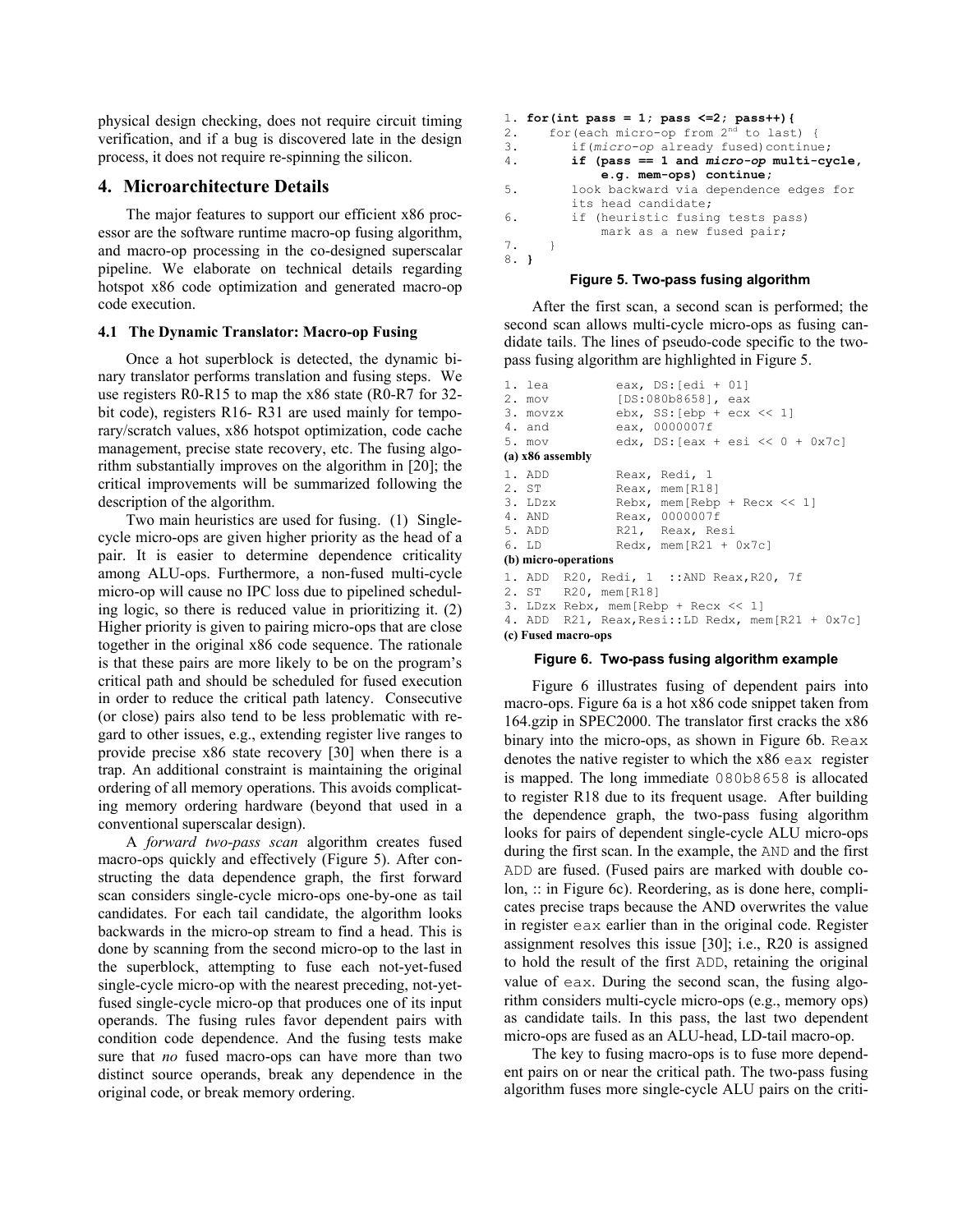cal path than the single-pass method in [20] by observing that the criticality for ALU-ops is easier to model and that fused ALU-ops better match the collapsed ALU units. The single-pass algorithm [20] would fuse the first ADD aggressively with the following store, which typically would not be on the critical path. Also, using memory instructions (especially stores) as tails may sometimes slow down the wakeup of the entire pair, thus losing cycles when the head micro-op is critical for another dependent micro-op. Although this fusing algorithm improvement comes with slightly higher translation overhead and slightly fewer fused macro-ops overall, the generated code runs significantly faster with pipelined issue logic.

Fused macro-ops serve as a means for re-organizing the operations in a CISC binary to better match state-ofthe-art pipelines, e.g. most x86 conditional branches are fused with the condition test instructions to dynamically form concise branches and reduce much of the x86 condition code communication. The x86 ISA also has limited general purpose registers (especially for the 32-bit x86) and the ISA is accumulator-based, i.e. one register operand is both a source and destination. The consequent dependence graphs for micro-ops tend to be narrow and deep. This leads to good opportunities for fusing and most candidate dependent pairs have no more than two distinct source registers. Additionally, micro-ops cracked from x86 code tend to have more memory operations than a typical RISC binary; fusing some memory operations can effectively improve machine bandwidth.

### **4.2 The Pipeline Front-End: Macro-op Formation**

The front-end of the pipeline (Figure 7) is responsible for fetching, decoding instructions, and renaming source and target register identifiers. To support processing macro-ops, the front-end fuses adjacent micro-ops based on the fuse bits marked by the dynamic binary translator.

#### *Fetch, Align and Fuse*

Each cycle, the fetch stage brings in a 16-byte chunk of instruction bytes from the L1 instruction cache. After fetch, an align operation recognizes instruction boundaries. x86-mode instructions are routed directly to the first level of the dual-mode decoders.

The handling of optimized macro-op code is similar, but the complexity is lower due to dual-length 16-bit granularity micro-ops as opposed to arbitrary multi-length, byte-granularity x86 instructions. The effective fetch bandwidth, four to eight micro-ops per cycle, is a good match for the pipeline backend. Micro-ops bypass the first level of the decoders and go to the second level directly. The first bit of each micro-op, the fuse bit, indicates that it should be fused with the immediately following micro-op. When a fused pair is indicated, the two micro-ops are aligned to a single pipeline lane, and they flow through the pipeline as a single entity.



 **Figure 7. Front-end of macro-op execution**

#### *Instruction Decode*

The x86 instructions pass through both decode levels and take three or more cycles (similar to conventional x86 processors [9, 17, 23]) for x86 cracking and decoding. RISC-style micro-ops only pass through the second level and take one cycle to decode. For each pipeline lane, decoders for micro-ops have two simple level-two microop decoders that can handle pairs of micro-ops (a fused macro-op pair in macro-op mode or two micro-ops in x86 mode). These micro-op decoders decode the head and tail of a macro-op pair independently of each other. Bypassing the level-one decoders results in an overall pipeline structure with fewer front-end stages when in macro-op mode than in x86 mode. The biggest performance advantage of a shorter pipeline for macro-ops is reduced branch misprediction penalties.

### *Rename and Macro-op Dependence Translation*

Fused macro-ops do not affect register value communication. Dependence checking and map table access for renaming are performed at the individual micro-op level. Two micro-ops per lane are renamed. Using macro-ops simplifies the rename process (especially source operand renaming) because (1) the known dependence between macro-op head and tail does not require intra-group dependence checking or a map table access, and (2) there are two source operands per macro-op, which is the same for a single micro-op in a conventional pipeline.

Macro-op dependence translation converts register names into macro-op names so that issue logic can keep track of dependences in a separate macro-op level name space. In fact, the hardware structure required for this translation is identical to that required for register renaming, except that a single name is allocated to two fused micro-ops. This type of dependence translation is already required for wired-OR-style wakeup logic that specifies register dependences in terms of issue queue entry numbers rather than physical register names. This process is performed in parallel with register renaming and hence does not require an additional pipeline stage. Fused macro-ops need fewer macro-op names, thus reducing the power-intensive wakeup broadcasts in the scheduler.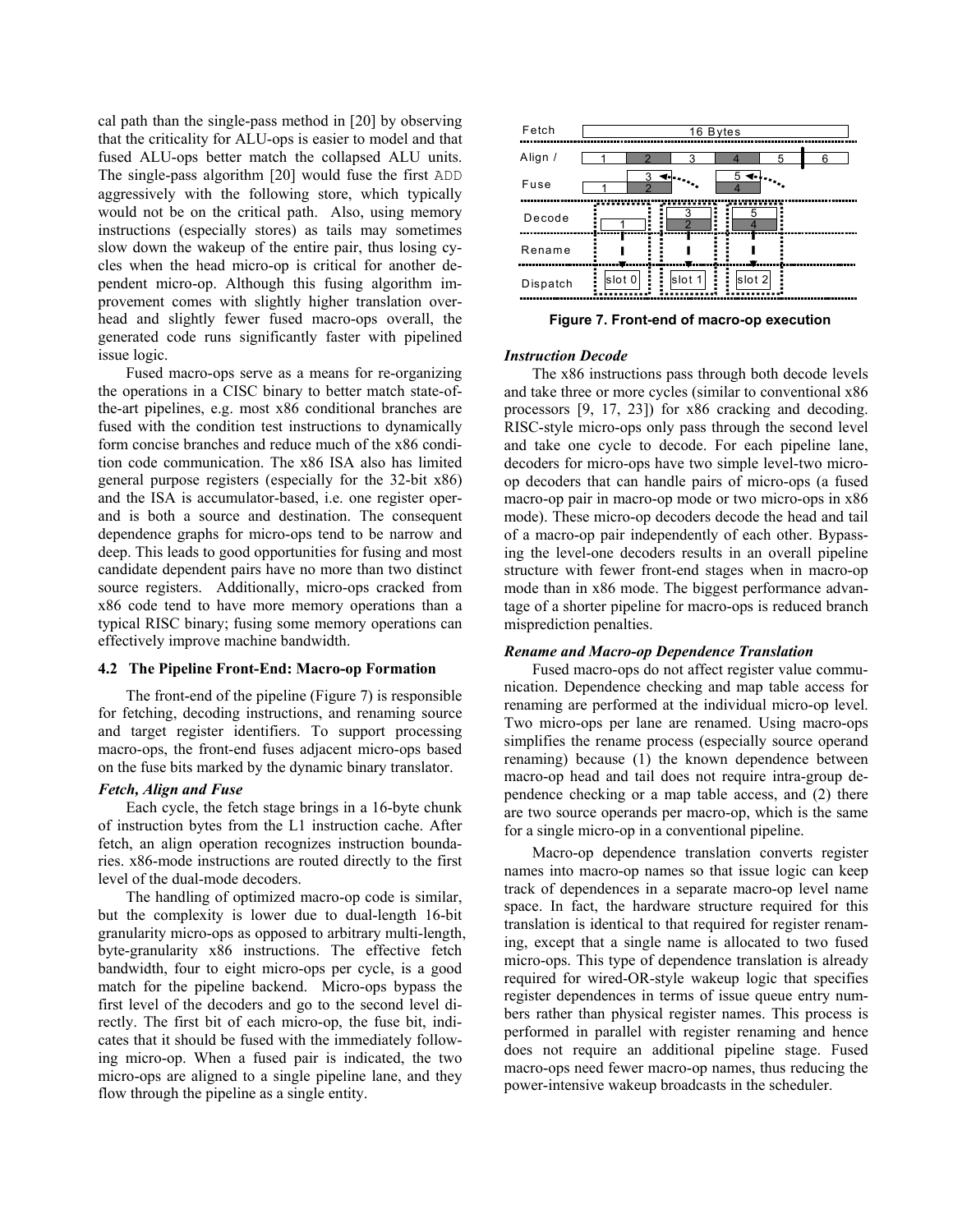### *Dispatch*

Macro-ops check the most recent ready status of source operands and are inserted into available issue buffer and ROB entries at the dispatch stage. Because the two micro-ops in a fused pair have at most two source operands and occupy a single issue buffer slot, complexity of the dispatch unit can be significantly reduced; i.e. fewer dispatch paths are required versus a conventional design. In parallel with dispatch, the physical register identifiers, immediate values, opcodes as well as other information are stored in the payload RAM [6].

#### **4.3 The Pipeline Back End: Macro-op Execution**

The back-end of the pipeline performs out-of-order execution by scheduling and executing macro-ops as soon as their source values become available.

#### *Instruction (Macro--op) Scheduler*

The macro-op scheduler (issue logic) is pipelined and can issue back-to-back dependent *macro-ops* every two cycles. However, because each macro-op contains two dependent *micro-ops*, the net effect is the same as a conventional scheduler issuing back-to-back micro-ops every cycle. Moreover, the issue logic wakes up and selects at the macro-op granularity, so the number of wakeup tag broadcasts is reduced for energy efficiency.

Because the macro-op execution pipeline processes macro-ops throughout the *entire* pipeline, the scheduler achieves an extra benefit of higher issue bandwidth. (Macro-op execution eliminates the sequencing point at the payload RAM stage [27] that blocks the select logic for macro-op tail micro-ops).

### *Operand fetch: Payload RAM Access & Register File*

An issued macro-op accesses the payload RAM to acquire the physical register identifiers, opcodes and other information needed for execution. Each payload RAM line has two entries for the two micro-ops fused into a macro-op. Although this configuration increases the number of bits to be accessed by a single request, the two operations in a macro-op use only a single port for both reads (the payload stage) and writes (the dispatch stage), increasing the effective bandwidth. For example, a 3-wide dispatch machine configuration has three read and three write ports that support up to six micro-ops in parallel.

A macro-op accesses the physical register file for the source values of the two fused operations. Because the maximum number of distinct source registers in a macroop is limited to two by the dynamic binary translator, the read bandwidth is the same as for a single micro-op in a conventional implementation. Fused macro-ops better utilize register read ports by fetching an operand only once if it appears in both head and tail, and increasing the probability that both register identifiers of a macro-op are actually used. Furthermore, because we employ collapsed 3-1 ALU units at the execution stage the tail micro-op does not need the result value produced by the macro-op head to be passed through either the register file or an operand forwarding network.

Macro-op mode does not improve register write port utilization, however, and requires the same number of write ports as a conventional machine with an equivalent number of functional units. However, macro-op execution can be extended to reduce write port requirements by analyzing the liveness of register values at translation time. We leave this to future work.

| Wakeup     | 2-cycle Macro-op Scheduler |              |                   |  |  |  |  |
|------------|----------------------------|--------------|-------------------|--|--|--|--|
| Select     | issue slot                 | issue slot   | issue slot        |  |  |  |  |
| Payload    | lane 0                     | lane 1       | lane 2            |  |  |  |  |
|            | dualentry                  | dualentry    | dualentry         |  |  |  |  |
| R F        | $l$ ane 0                  | lane 1       | lane <sub>2</sub> |  |  |  |  |
|            | 2 read ports               | 2 read ports | 2 read ports      |  |  |  |  |
| <b>EXE</b> | m                          | <b>VAL U</b> | ALU <sub>2</sub>  |  |  |  |  |
|            | SI- 1 A LU 0-              | sl- ≀ATLU    | 3.-1 A LU 2       |  |  |  |  |
| W B/Mem    | Mem Port 0                 |              | Mem Port 1        |  |  |  |  |

**Figure 8. Datapath for macro-op execution**

### *Execution and Forwarding Network*

Figure 8 illustrates the datapath of a 3-wide macro-op pipeline. When a macro-op reaches the execution stage, the macro-op head is executed in a normal ALU. In parallel, the source operands for both head and tail micro-ops are routed to a collapsed 3-1 ALU [31, 35, 37] to generate the tail value in a single cycle. Although it finishes execution of two dependent ALU operations in one step, a collapsed 3-1 ALU increases the number of gate levels by at most one compared with a normal 2-1 ALU [31, 35]. On the other hand, modern processors consume a significant fraction of the ALU execution cycle for operand forwarding [14, 33]. As we have already observed, the macro-op execution engine removes same-cycle ALU-ALU forwarding logic, which should more than compensate for the extra gate level for the collapsed 3-1 ALUs. Thus, the overall cycle time should not be affected by the collapsed 3-1 ALU.

To better appreciate the advantages of forwarding logic simplification, first observe that for a conventional superscalar execution engine with *n* ALUs, the ALU-to-ALU forwarding network needs to connect all *n* ALU outputs to  $2*n$  ALU inputs. Each forwarding path therefore needs to drive at least *2\*n* loads. Typically there are other forwarding paths from other functional units such as memory ports. The implications are two-fold. (1) The many input sources at each input of the ALUs necessitate a complex MUX network and control logic. (2) The big fan-out at each ALU output means large load capacitance and wire routing that leads to long wire delays and extra power consumption. To make matters worse, when operands are extended to 64-bits, the areas and wires also increase significantly. In fact, wire issues related to forwarding led the designers of the Alpha EV6 [24] to adopt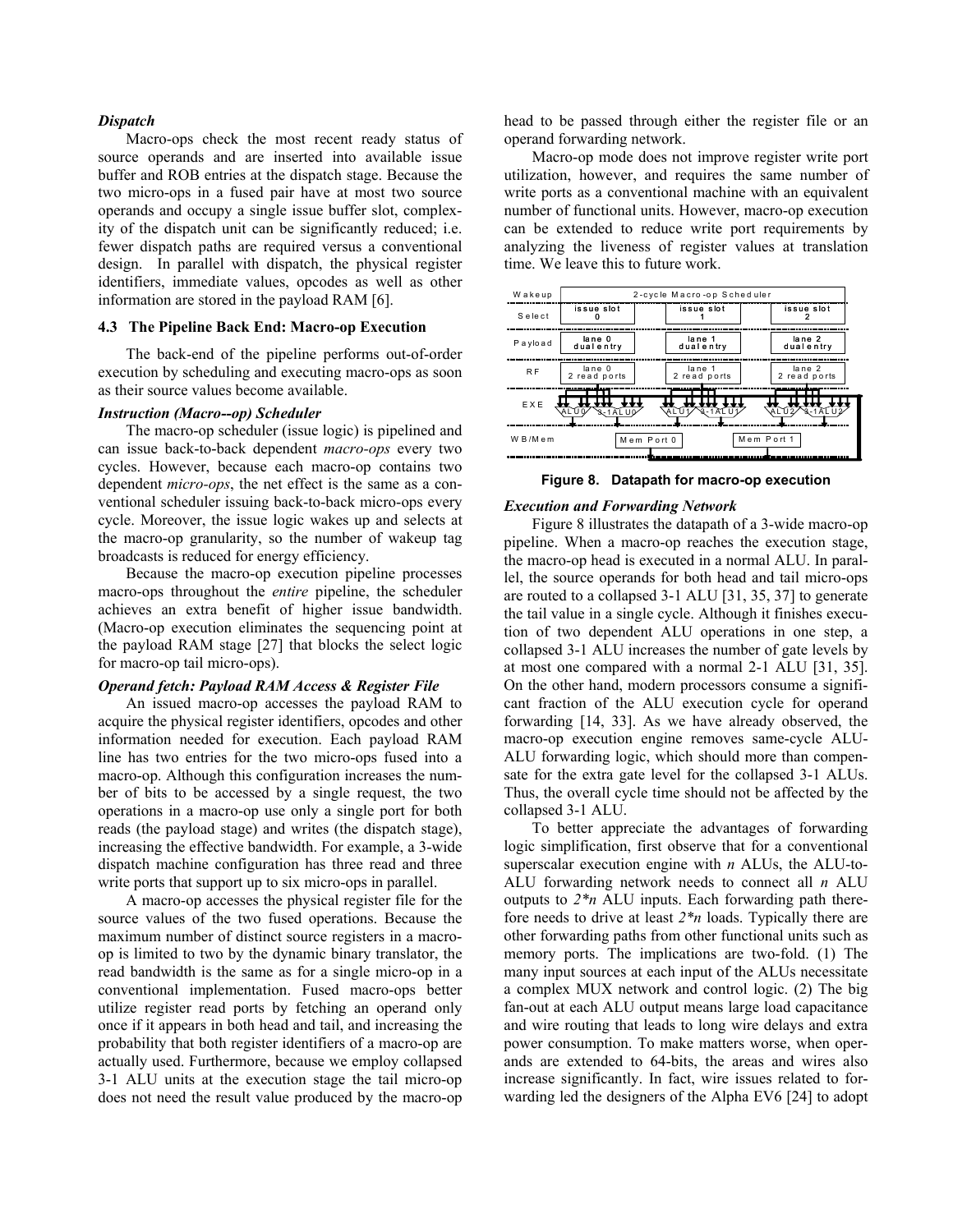a clustered microarchitecture. There is also a substantial body of related work (e.g. [13, 26, 33]) that attempts to address such wiring issues.

Functional units that have multiple cycle latencies, e.g. cache ports, still need a forwarding network as illustrated in Figure 8. However, the complexity of the forwarding paths for macro-op execution is much less than a conventional processor. In macro-op execution, the forwarding network only connects multi-cycle functional unit outputs to ALU inputs. In contrast, a conventional superscalar design having a full forwarding network needs to connect all input and output ports across all functional units.



 **Figure 9. Resource demands and execution timing**

Figure 9 illustrates resources and effective execution timings for different types of micro-ops and macro-ops; *S* represents a single-cycle micro-op; *L* represents a multicycle micro-op, e.g., a load, which is composed of an address generation and a cache port access. Macro-ops combining the test with the branch resolve the branch one cycle earlier than a conventional design. Macro-ops with fused address calculation ALU-ops finish address generation one cycle earlier for the LD/ST queues. These are especially effective for the x86 where complex addressing modes exist and conditional branches need separate test or compare operations to set condition codes.

### *Instruction Retirement*

The reorder buffer performs retirement at macro-op granularity, which reduces the overhead of tracking the status of individual instructions. This retirement policy does not complicate branch misprediction recovery because a branch cannot be fused as a macro-op head. In the event of a trap, the virtual machine software is invoked to assist precise exception handling for any aggressive optimizations by reconstructing the precise x86 state (using side tables or de-optimization) [30]. Therefore, the VM runtime software enables aggressive optimization without losing intrinsic binary compatibility.

### **5. Evaluation**

### **5.1 Evaluation Methodology**

The proposed x86 processor is evaluated for performance via timing simulation models. The dynamic binary translator/optimizer is implemented as part of the concealed co-designed virtual machine software. The codesigned processor pipeline as described is modeled with a much modified version of SimpleScalar [7, 26] that incorporates a macro-op execution pipeline. A number of alternative x86 microarchitecture models were also simulated for comparison and performance analysis. Details regarding the microarchitecture parameters are given in Section 5.2, along with the performance results.

SPEC2000 integer benchmarks are simulated. Benchmark binaries are generated by the Intel C/C++ v7.1 compiler with SPEC2000 –O3 base optimization. Except for 253.perlbmk, which uses a small reference input data set, all benchmarks use the test input data set to reduce simulation time. All programs are simulated from start to finish. The entire benchmark suite executes more than 35 billion x86 instructions.

As stated earlier, in this work we focus on evaluating the performance of optimized macro-op code. The detailed evaluation of mixed mode x86/macro-op operation is the subject of our on-going research. Startup IPC performance in x86-mode will likely be slightly degraded with respect to conventional designs because the design is slanted toward optimized macro-op execution; results given below support this observation. The hotspot optimization overhead is negligible for most codes (including the SPEC benchmarks). With a straightforward translator / optimizer written in  $C++$ , we measure slightly more than 1000 translator instructions per single translated instruction. The SPEC benchmarks typically have hot code regions of at most a few thousand static instructions; benchmark *gcc* has the most hot code with almost 29,000 static instructions. The total translation overhead is thus measured in the few millions of instructions; about 30 million in the case of *gcc*. Most of the benchmarks contain over a billion instructions even for the relatively small test input set. Hence, the overhead is a fraction of one percent for all but two of the benchmarks. Overhead is largest for *gcc*, where it is two percent. With the larger reference input data, we estimate the overhead to be much smaller than one percent (.2 percent for *gcc*). This observation regarding translation overheads of under one percent is qualitatively supported by other related works in dynamic translation for SPEC2000 [3] and dynamic optimization at the x86 binary level for a set of Windows applications [32].

### **5.2 Performance**

### *Pipeline models*

To analyze and compare our design with conventional x86 superscalar designs, we simulated two primary microarchitecture models. The first, *baseline*, models a conventional dynamic superscalar design with singlecycle issue logic. The second model, *macro-op,* is the codesigned x86 microarchitecture we propose. Simulation results were also collected for a version of the baseline model with pipelined, two-cycle issue logic; this model is very similar to the proposed pipeline when in x86-mode. Figure 3 also serves to compare the pipeline models.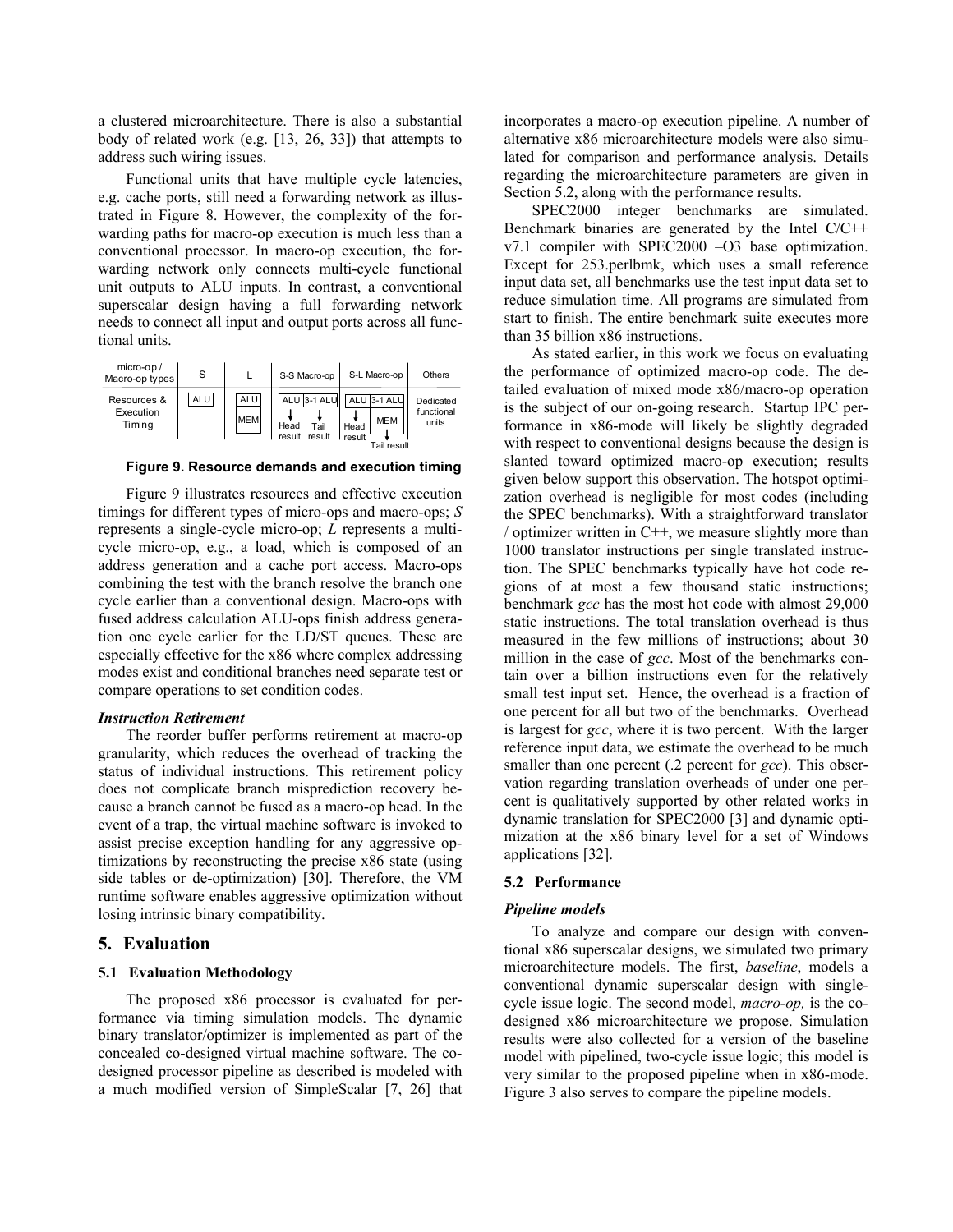|                               | <b>BASELINE</b>                                     | <b>BASELINE</b><br><b>PIPELINED</b>          | <b>MACRO-OP</b> |  |  |  |  |
|-------------------------------|-----------------------------------------------------|----------------------------------------------|-----------------|--|--|--|--|
| <b>ROB</b> Size               | 128                                                 | 128                                          | 128             |  |  |  |  |
| Retire width                  | 3,4                                                 | 3,4                                          | 2,3,4 MOP       |  |  |  |  |
| Scheduler<br>Pipeline Stages  |                                                     | 2                                            | $\overline{c}$  |  |  |  |  |
| Fuse RISCops?                 | No                                                  | No                                           | Yes             |  |  |  |  |
| Issue Width                   | 3,4                                                 | 3,4                                          | 2,3,4 MOP       |  |  |  |  |
| <b>Buffer</b><br><b>Issue</b> | Variable. Sample points: from 16 up to 64 Effec-    |                                              |                 |  |  |  |  |
| Size                          | tively larger for Macro-op execution.               |                                              |                 |  |  |  |  |
| Register File                 | 128 entries, 8,10 Read ports,<br>5,6 Write ports    | 128 entries.<br>6,8,10 Read &<br>Write ports |                 |  |  |  |  |
| Functional<br>Units           | 4,6,8 INT ALU, 2 MEM R/W ports, 2 FP ALU            |                                              |                 |  |  |  |  |
| CacheHierarchy                | 4-way 32KB L1-I, 32KB L1-D, 8-way 1 MB L2           |                                              |                 |  |  |  |  |
| Cache/Memory                  | $L1:2$ cycles + 1 cycle AGU, $L2:8$ cycles, Mem:    |                                              |                 |  |  |  |  |
| Latency                       | 200 cycles for the $1st$ chunk, 6 cycles b/w chunks |                                              |                 |  |  |  |  |
| Fetch width                   | 16-Bytes x86 instructions                           | 16B fusible<br>RISC-ops                      |                 |  |  |  |  |

**Table 1. Microarchitecture configuration** 

The *baseline* design is intended to capture the performance characteristics of a Pentium-M-like implementation although it only approximates the Pentium-M approach. First, it uses our cracked micro-ops instead of Pentium-M micro-ops (which are not available to us for obvious reasons). Second, it does not fuse the micro-ops, but has significantly wider front-end resources to provide a performance effect similar to Pentium-M micro-op fusion. In the baseline design, an "*n*-wide" baseline frontend can crack up to *n* x86 instructions per cycle, producing up to 1.5 *\* n* micro-ops which are then passed up a width 1.5*n* pipeline. For example, the four-wide baseline can crack four x86 instructions into up to six micro-ops, which are then passed through a six-wide front-end pipeline. The micro-ops in the baseline are scheduled and issued separately as in current x86 processors.

Resources for the three microarchitectures are listed in Table 1. Two register read ports are reserved for stores and two write ports are reserved for loads We simulated two pipeline widths (3,4) for the baseline models and three widths (2,3,4) for the co-designed x86 processor model featuring macro-op execution.

### *Performance*

 $\overline{a}$ 

Figure 10 shows the relative IPC performance for issue buffer sizes ranging from 16 to 64. Performance is normalized with respect to a 4-wide baseline x86 processor with a size  $32$  issue buffer<sup>[1](#page-8-0)</sup>. Five bars are presented for configurations of 2-, 3-, and 4-wide *macro-op* execution model; 3- and 4-wide *baseline* superscalar.





If we first focus on complexity effectiveness, we observe that the two-wide co-designed x86 implementation performs at approximately the same IPC level as the fourwide baseline processor. However, the two-wide macroop model has approximately same level of complexity as a conventional two-wide machine. The only exceptions are stages where individual micro-ops require independent parallel processing elements, i.e. ALUs. Furthermore, the co-designed x86 processor has a pipelined issue stage. Hence, we argue that the macro-op model should be able to support either a significantly higher clock frequency or a larger issue buffer for a given frequency, thus giving the same or better performance as a conventional four-wide processor. It assumes a pipeline no deeper than the baseline model, and in fact it reduces pipeline depth for hot code by removing the complex first-level x86 decoding and cracking stages from the critical branch misprediction path. On the other hand, if we pipeline the issue logic in the baseline design for a faster clock, there is an IPC performance loss of about 6~9%.

If we consider the performance data in terms of IPC alone, a four-wide co-designed x86 processor performs nearly 20% better than the baseline four-wide superscalar primarily due to its runtime binary optimization and the macro-op execution engine that has an effectively larger issue buffer and issue width. As will be illustrated in subsection 5.3, macro-op fusing increases operation granularity by 1.4. We also observe that the four-wide codesigned x86 pipeline performs no more than 4% better than the three-wide co-designed x86 pipeline and the extra complexity involved, for example, in renaming and register ports, may make the three-wide configuration more desirable for high performance.

#### **5.3 Performance Analysis: Software Fusing**

In the proposed co-designed x86 processor, the major performance-boosting feature is macro-op fusing performed by the dynamic translator. The degree of fusing, i.e., the percentage of micro-ops that are fused into pairs determines how effectively the macro-op mode can utilize the pipeline bandwidth. Furthermore, the profile of non-

<span id="page-8-0"></span><sup>&</sup>lt;sup>1</sup> The normalized values are very close to the absolute values; the harmonic mean of absolute x86 IPC is 0.95 for the fourwide baseline with issue buffer size 32.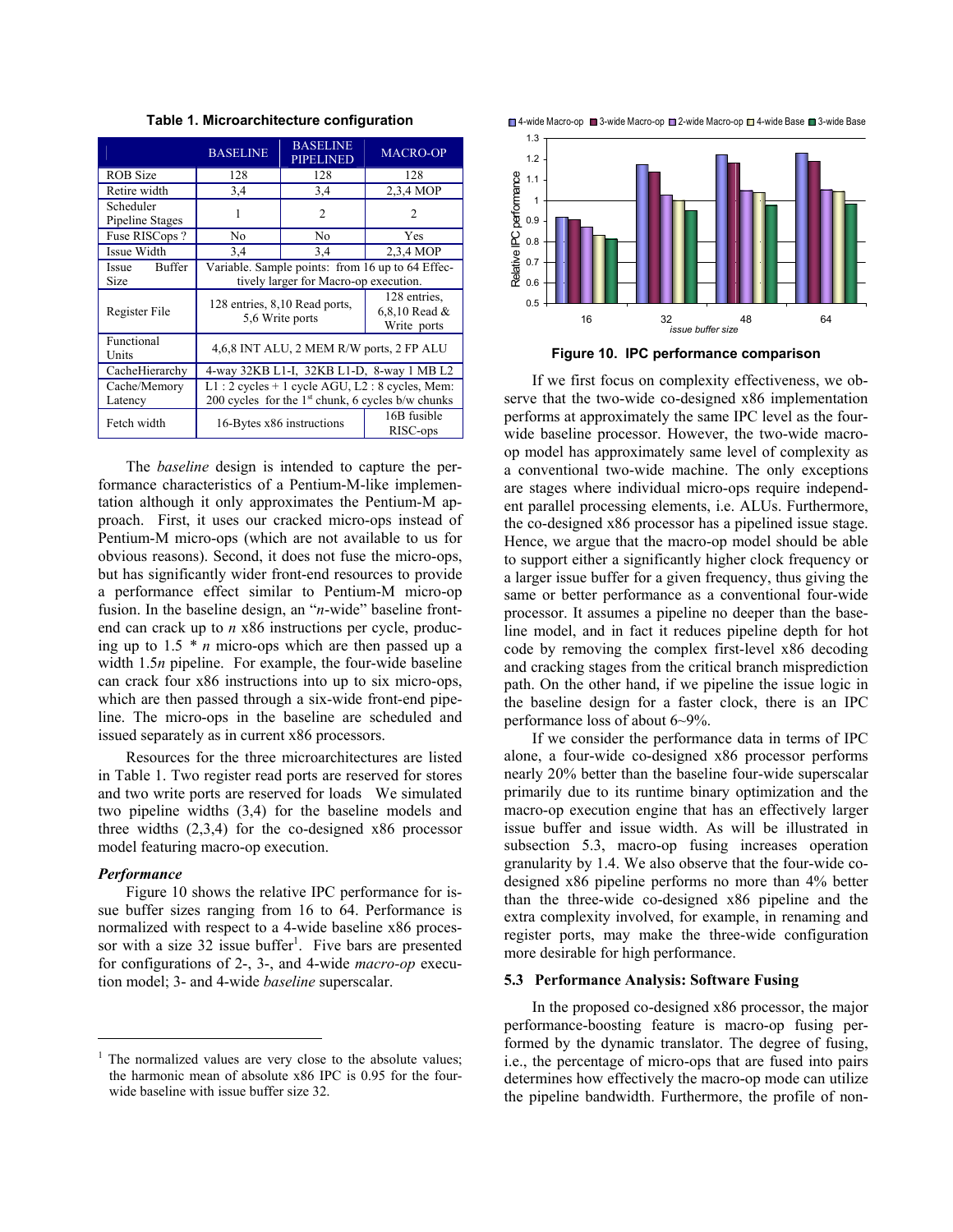fused operations implies how the pipelined scheduler may affect IPC performance. Figure 11 shows that on average, more than 56% of all dynamic micro-ops are fused into macro-ops, more than the sub-40% coverage reported in the related work [5, 8, 27, 38]. Most of the non-fused operations are loads, stores, branches, floating point, and NOPs. Non-fused single-cycle integer ALU micro-ops are only 6% of the total, thus greatly reducing the penalty due to pipelining the issue logic.

The nearly 60% fused micro-op pairs lead to an effect ive 30% bandwidth reduction throughout the pipeline. This number is lower than the  $~65\%$  reported in [20] because the improved fusing algorithm prioritizes critical single-cycle ALU-ops for fusing. Previous experiments with the single-pass fusing algorithm [20] actually show average IPC slowdowns because the greedy fusing algorithm does not prioritize critical dependences and singlecycle ALU operations.

Additional fusing characterization data are also collect ed on the SPEC 2000 integer benchmarks to evaluate the fusing algorithm and its implications on the codesigned pipeline. About 70% of the fused macro-ops are composed of micro-ops cracked from two different original x86 instructions, suggesting that inter-x86 instruction optimization is important. Among the fused macro-ops, more than 50% are composed of two single-cycle ALU micro-ops, about 18% are composed of an ALU operation head and a memory operation tail, about 30% are dynamically synthesized powerful branches, i.e. either a fused condition test with a conditional branch (mostly), or a fused ALU operation with an indirect jump in some cases.

uniq ue source registers for operands, and only 15% of After fusing, 46% of the fused macro-ops access two fused macro-ops (about 6% among all instruction entities) write two unique destination registers. Therefore, there exist opportunities to reduce register file write ports, and further reduce pipeline complexity. Other experimental data indicate that fused micro-ops are usually close together in the micro-op sequence cracked from x86 binary.



**Figure 11. Macro-op fusing profile**

Profiling the dynamic binary translator code indicates that , because the fusing scans are not the dominant part of the translation overhead, the two-pass fusing algorithm increases binary translation overhead slightly  $($ over a single-pass fusing algorithm.

### 5.4 Performance Analysis: HW Microarchitecture

of f eatures all combine to improve performance. The In the co-designed x86 microarchitecture, a number major reasons for performance improvement are:

1) Fusing of dependent operations allows a larger effect ive window size and issue width, as has been noted.

2) Re-laying out code in profile-based superblocks lead s to more efficient instruction delivery due to better cache locality and increased straight-line fetching. Superblocks are an indirect benefit of the co-designed VM approach. The advantages of superblocks may be somewhat offset by the code replication that occurs when superblocks are formed.

3) Fused operations lead naturally to collapsed ALUs havi ng a single cycle latency for dependent instruction pairs. Due to pipelined (two cycle) instruction issue, the primary benefit is simplified result forwarding logic, not performance. However, there are performance advantages because the latency for resolving conditional branch outcomes and the latency of address calculation for load / store instructions is sometimes reduced by a cycle.

4) Because the macro-op mode pipeline only has to deal with RISC-like operations, the pipelined front-end is shorter due to fewer decoding stages.

Because speedups come from multiple sources, we simu lated a variety of microarchitectures in order to separate the performance gains from each of the sources.

- o *Baseline:* as before
- o **M0:** Baseline plus superblock formation and code caching (but no translation)
- o *M1:* M0 plus fused macro-ops; the pipeline length is unchanged.
- o M2: M1 with a shortened front-end pipeline to reflect the simplified decoders for the macro-op mode.
- o *Macro-op*: as before M2 plus collapsed 3-1 ALU.



**Figure 12. IPC improvement factors**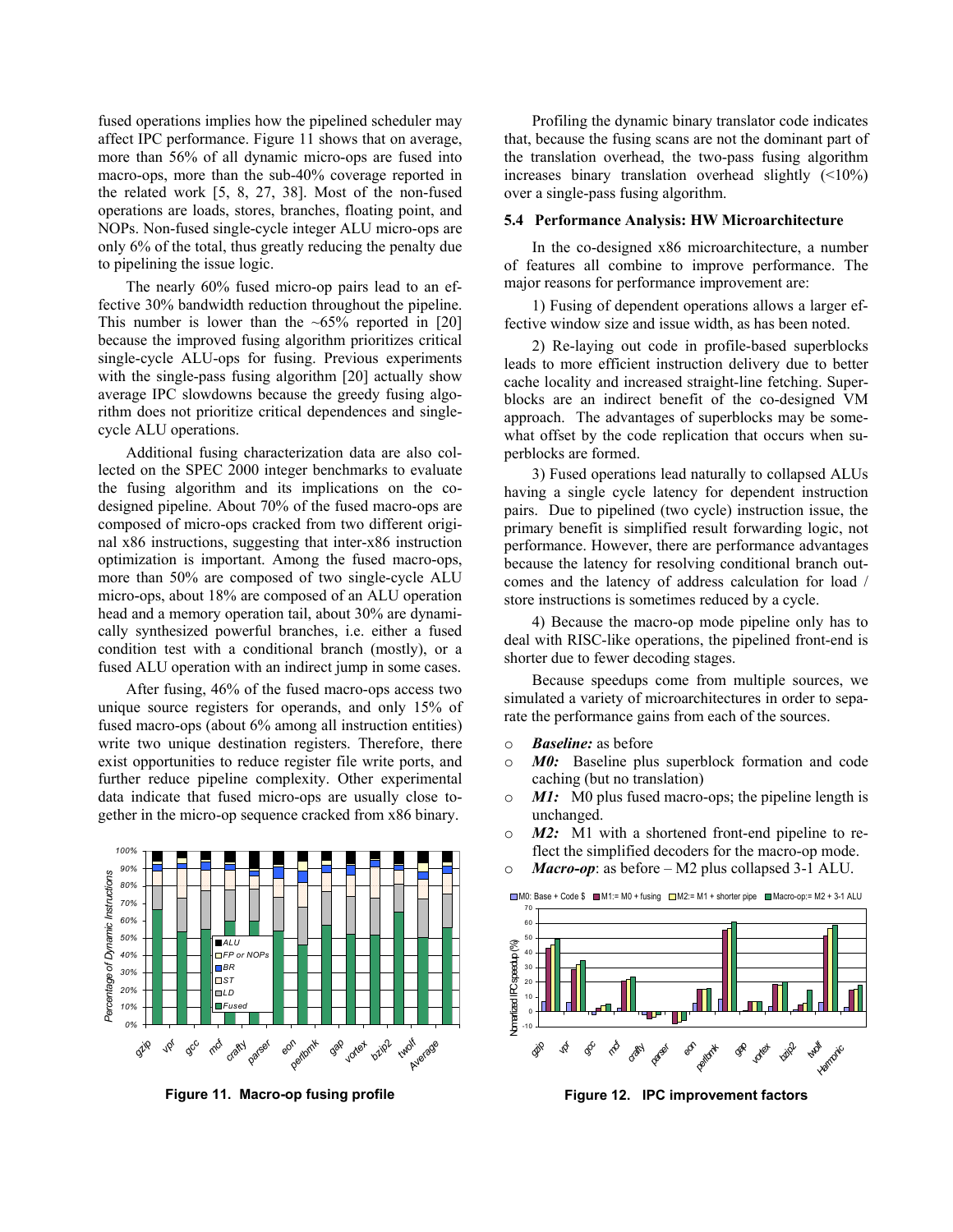All of these configurations were simulated for the four-wi de co-designed x86 processor configuration featuring the macro-op execution engine, and results are normalized with respect the four-wide baseline (Figure 12). The M0 configuration shows that a hotspot code cache helps improve performance via code re-layout. The improvement is nearly 4% on average. Of course, one could get similar improvement by static feedback directed re-compilation, but this is not commonly done in practice, and with the co-designed VM approach, it happens automatically for all binaries.

The performance of M1 (when compared with M0) illustrates the gain due to macro-op fusion. This is the major contributor to IPC improvements and is more than 10% on average. The gain due to a shortened decode pipeline is nearly 1% on average. However, this gain is projected to be higher for applications where branches are less predictable. Finally, the benefit due to a collapsed ALU is about 2.5%; as noted earlier these gains are from reduced latencies for some branches and loads because the ALU result feeding these operations is sometimes available a cycle sooner than in a conventional design.

Fused macro-ops generally increase ILP by collapsing the dataflow graph. However, fusing may also cause extra cycles in some cases, e.g. when the head result feeds some other operation besides the tail, and the head is delayed because an input operand to the tail is not ready. Additionally, the pipelined scheduler may sometimes introduce an extra cycle for the 6% non-fused single-cycle ALU-ops. Figure 12 shows that our simple and fast runtime fusing heuristics may still cause slowdowns for benchmarks such as *crafty* and *parser*. The speedup for a benchmark is determined by its runtime characteristics and by how well the fusing heuristics work for it.

### **5.5 Discussion**

Without a circuit implementation of the proposed x86 process or, some characteristics are hard to evaluate. One example is the faster clock potential that results from pipelined issue logic, removed ALU-to-ALU forwarding network, and two-level x86 decoders.

At the same pipeline width, the proposed pipeline needs more transistors for some stages, for example, ALUs, the Payload RAM and some profiling support. However, we reduce some critical implementation issues (e.g. forwarding, issue queue). Fused macro-ops reduce instruction traffic throughout the pipeline and can reduce pipeline width, leading to better complexity effectiveness and power efficiency.

# **6. Conclusion**

Efficient and high performance x86 processors can be implemented in a co-designed virtual machine paradigm. With cost-effective hardware support and co-designed runtime software optimizers, the VM approach achieves

higher performance for macro-op mode with minimal performance loss in x86-mode (during startup). This is important for the x86 (and CISC in general) where cracking generates many micro-ops that are not optimized.

proves processor efficiency by reducing pipeline stage com plexity for a given level of IPC performance. For The proposed co-designed x86 processor design imcomplexity effective processor designs, the two-wide codesigned x86 processor significantly reduces pipeline complexity without losing IPC performance when compared with a four-wide conventional x86 superscalar pipeline. The biggest complexity savings are in the reduced pipeline width, pipelined instruction issue logic, and the removal of ALU-to-ALU forwarding paths. This reduced complexity will lead to a higher frequency clock (and higher performance), reduced power consumption, and shorter hardware design cycles.

designed x86 macro-op execution engine improves x86 IPC performance by 20% on average over a comparable Alternatively, with similar design complexity, the coconventional superscalar design on integer benchmarks. From the IPC perspective, the largest performance gains come from macro-op fusing which treats fused micro-ops as single entities throughout the pipeline to improve ILP and reduce communication and management overhead. Our data shows that there is a high degree of macro-op fusing in typical x86 binaries after cracking, and this improves throughput for a given macro-op pipeline "width" and issue buffer size. Other features also add performance improvements of 1% to 4% each. These include superblock code re-layout (byproduct of dynamic translation), a shorter decode pipeline for optimized hotspot code, and the use of a collapsed 3-1 ALU which results in reduced latency for some branches and loads.

couples the co-designed virtual machine approach with an enha nced superscalar microarchitecture. It demonstrates This study explores a CISC ISA implementation that that this is a promising approach that addresses many of the thorny and challenging issues that are present in a CISC ISA such as the x86. The co-designed x86 processor enables efficient new microarchitecture designs while maintaining intrinsic binary compatibility.

### **Acknowledgements**

We thank Dr. Michael Shebanow and anonymous reviewers for helpful feedback. We appreciate Dr. Ho-Seop Kim 's help with the microarchitecture timing model. This work was supported by NSF grants CCF-0429854, CCR-0133437, CCR-0311361 and the Intel Corporation.

# **References**

1. Y. Almog *et al*. "Specialized Dynamic Optimizations for high-performance Energy-Efficient Microarchitecture", *2nd Int'l Symp. on Code Generation and Optimization,* 2004.